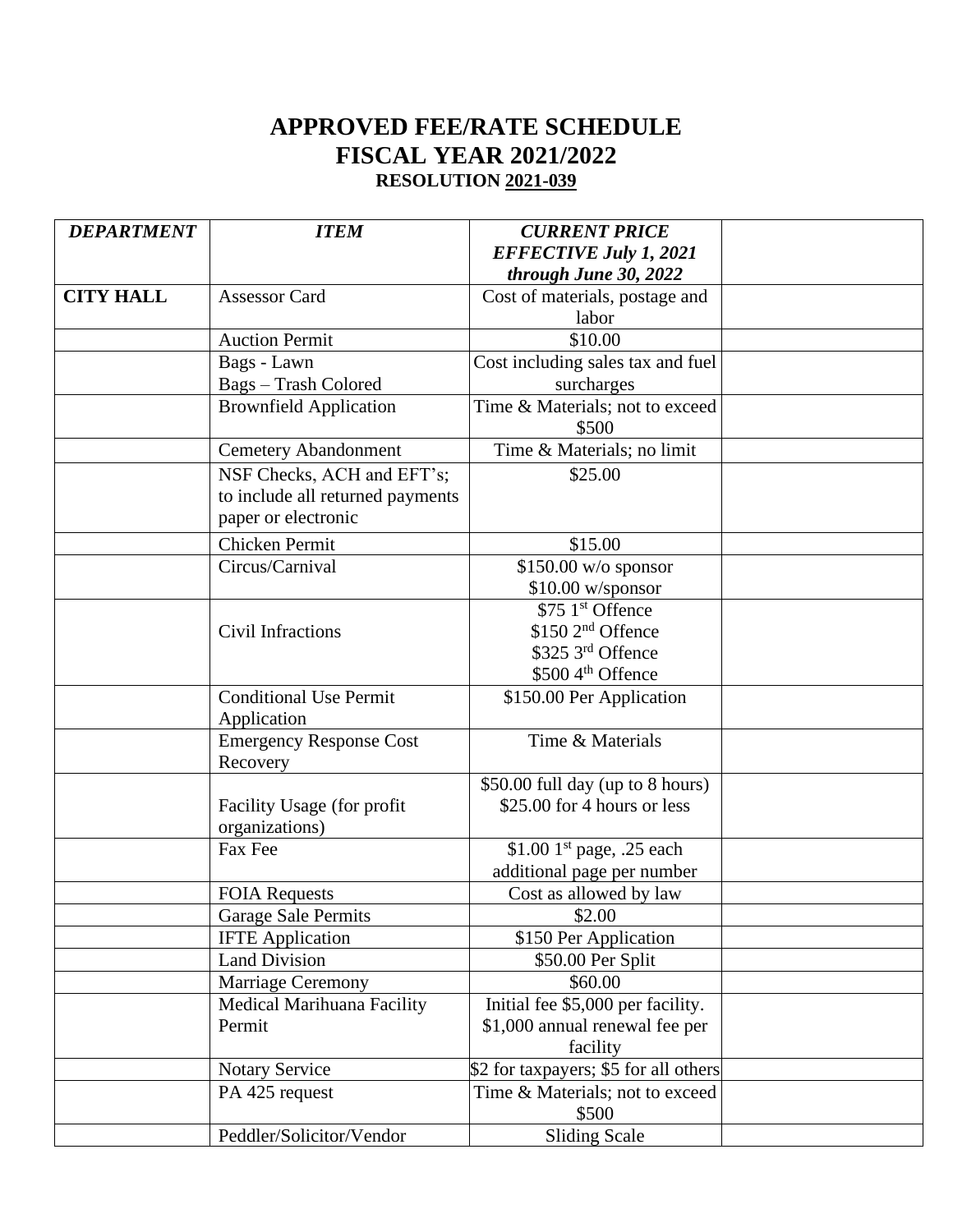|                       | Private Well Request             | \$20.00                                                          |  |
|-----------------------|----------------------------------|------------------------------------------------------------------|--|
| <b>Rezone Request</b> |                                  | \$150.00 Per Request                                             |  |
|                       | <b>Site Plan Review</b>          | \$150.00 Per Application                                         |  |
|                       | <b>Special Event Permit</b>      | \$50.00                                                          |  |
|                       | <b>Special Use Permit</b>        | \$150.00 Per Application                                         |  |
|                       | <b>Street Abandonment</b>        | Time & Materials                                                 |  |
|                       | <b>Subdivision Request</b>       | Time & Materials                                                 |  |
|                       | <b>Telecommunications Permit</b> | \$500.00                                                         |  |
|                       | <b>Waste Hauler Permit</b>       | \$500 (1 x fee)                                                  |  |
|                       | Zoning Maps                      | Cost of materials, postage and                                   |  |
|                       |                                  | labor                                                            |  |
|                       | <b>Zoning Variance Request</b>   | \$150.00 Per Request                                             |  |
| <b>AIRPORT</b>        | <b>Aviation Services-Non-</b>    | $$25.001$ <sup>st</sup> permit                                   |  |
|                       | Essential                        | \$5 each additional year                                         |  |
|                       |                                  | $$100.001$ <sup>st</sup> permit                                  |  |
|                       | <b>FBO</b>                       | \$25.00 each additional                                          |  |
|                       |                                  | annual base fee, currently                                       |  |
|                       |                                  | $$144.12 + cost-escalar$                                         |  |
|                       |                                  | adjustment increase predicated                                   |  |
|                       | Hangar (Building) Lease Fees     | by the annual Consumer Price                                     |  |
|                       |                                  | Index (CPI) or 3% of the lease                                   |  |
|                       |                                  | cost, whichever is less, but not                                 |  |
|                       |                                  | less than $0$ .                                                  |  |
|                       | $T-Hangar - Box$                 | \$260 per month or \$20 per day                                  |  |
|                       | T-Hangar - Large                 | \$180.00 per month or \$20.00 per                                |  |
|                       |                                  | day                                                              |  |
|                       | T-Hangar - Standard              | \$145.00 per month or \$20.00 per                                |  |
|                       |                                  | day                                                              |  |
|                       | Tie-down Ramp Fees               | \$3 Overnight                                                    |  |
|                       |                                  | \$50 per Month                                                   |  |
| <b>PARKS</b>          | <b>Depot Facility Usage</b>      | \$100 Cleaning/Damage Deposit for                                |  |
| <b>Facility Usage</b> |                                  | each rental. $\frac{1}{2}$ day = 4 hours; full day<br>$= 8$ hrs. |  |
|                       |                                  | City Taxpayer Rates:                                             |  |
|                       |                                  | Main Floor 1/2 day \$50; full day \$100.                         |  |
|                       |                                  | Both Floors-1/2 day \$75; Full day                               |  |
|                       |                                  | \$125.<br>Non-Resident Fee:                                      |  |
|                       |                                  | Main Floor 1/2 day \$75; full day \$125.                         |  |
|                       |                                  | Both Floors-1/2 day \$100; Full day                              |  |
|                       |                                  | \$150.                                                           |  |
|                       |                                  | <b>Residents and Non-Profit</b>                                  |  |
|                       | Pavilion 1-Shamrock & Pettit     | Groups \$50.00 Deposit                                           |  |
|                       | Park Pavilion                    | Non-Resident \$75.00                                             |  |
|                       | Pavilions – City Park,           | Residents                                                        |  |
|                       | Shamrock Park Pavilion 2 & 1/2   | $(\$25.00$ Deposit)                                              |  |
|                       | of Shamrock Pavilion 1           | Non-Resident \$50.00                                             |  |
|                       | Ball Fields - Non Tournaments-   | \$25.00 per day                                                  |  |
|                       | Weekdays                         | $$10.00$ for lights                                              |  |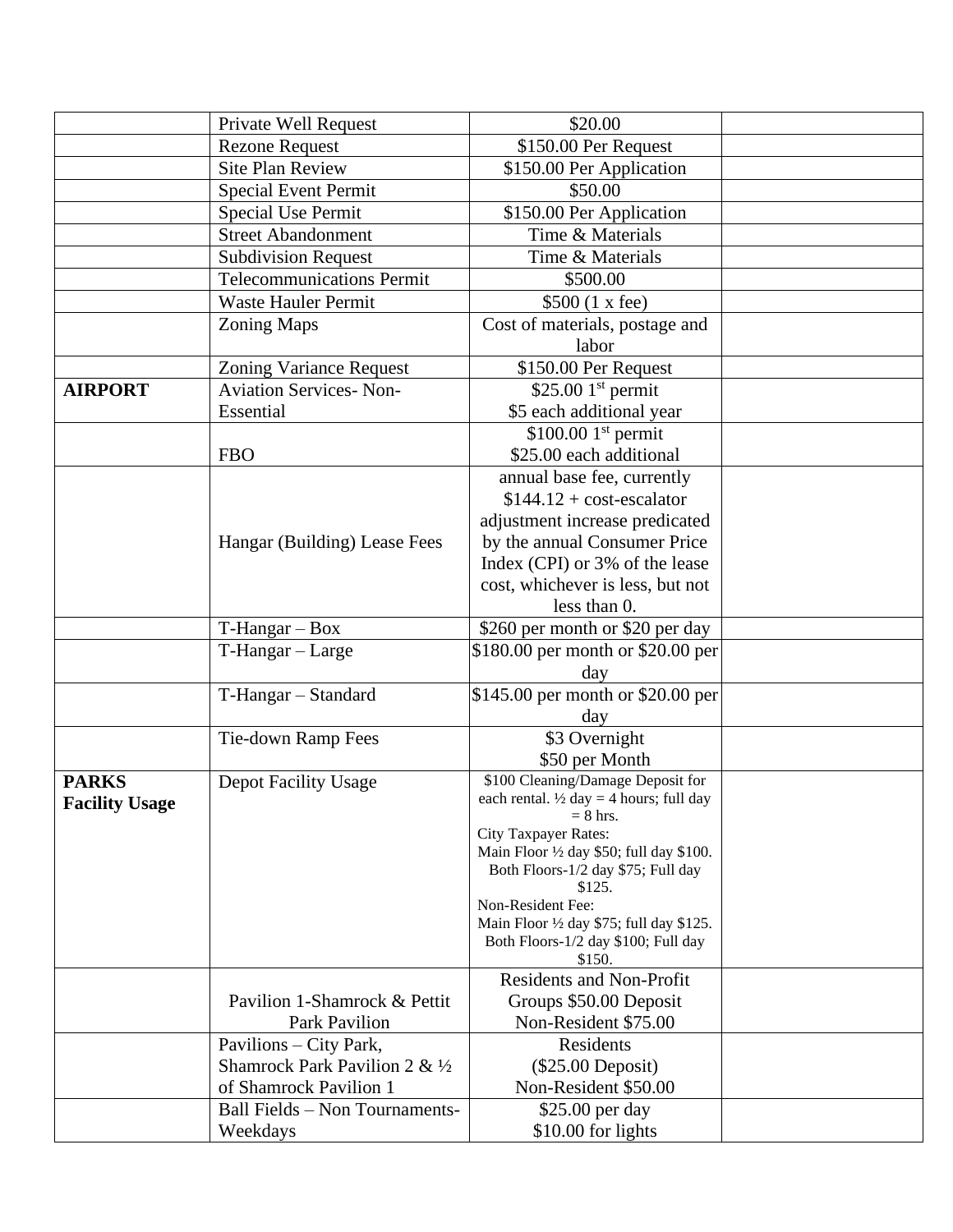|            | <b>Ball Tournaments - weekends</b> | \$150.00                         |  |
|------------|------------------------------------|----------------------------------|--|
|            | <b>Pettit Park Camping</b>         | \$25.00 electrical               |  |
|            |                                    | \$20.00 primitive                |  |
|            | <b>Pettit Park Dumping</b>         | \$5.00                           |  |
| <b>WWT</b> | Drinking water Total/              | \$25                             |  |
|            | E.Coli Bacterial Analysis          |                                  |  |
|            | <b>Fecal Coliform Membrane</b>     | \$25                             |  |
|            |                                    | High Hazard Account =            |  |
|            |                                    | \$1.00/month on water bill       |  |
|            |                                    | Low Hazard Account $=$           |  |
|            | <b>Cross Connections</b>           | \$0.20/month on water bill       |  |
|            | <b>Hauled Wastewater</b>           | \$.10/gallon                     |  |
|            | BOD in excess of 300 mg/L          |                                  |  |
|            |                                    | $$1.00$ /pound                   |  |
|            | Total Suspended Solids in          |                                  |  |
|            | Excess of 350 mg/L                 | \$1.00/pound                     |  |
|            | Ammonia Nitrogen in excess of      |                                  |  |
|            | $25 \text{ mg/L}$                  | $$1.00$ /pound                   |  |
|            | Total Phosphorus in Excess of      |                                  |  |
|            | $20 \text{ mg/L}$                  | \$12.00/pound                    |  |
|            | <b>Industrial Pretreatment</b>     | Outside analysis Cost +          |  |
|            | <b>Inspection Fee</b>              | Shipping & Handling +            |  |
|            |                                    | $$50$ Admin Fee +                |  |
|            |                                    | <b>WWTP Analysis Prices</b>      |  |
|            | <b>Biochemical Oxygen Demand</b>   | \$30                             |  |
|            | Carbonaceous Biochemical           |                                  |  |
|            | Oxygen Demand                      | \$35.00                          |  |
|            | <b>Total Suspended Solids</b>      | \$20.00                          |  |
|            | <b>Total Phosphorus</b>            | \$20.00                          |  |
|            | Ammonia Nitrogen                   | \$30.00                          |  |
|            | Dissolved Oxygen                   | \$10.00                          |  |
|            | pH                                 | \$10.00                          |  |
|            | Iron                               | \$10.00                          |  |
|            | Hardness                           | \$10.00                          |  |
|            | Water & Sewer Rates                | See Attached Utility Rate        |  |
|            |                                    | Schedule                         |  |
| <b>DPW</b> | Curb Cut                           | \$16.00/foot                     |  |
|            |                                    | $$75 + current commodity rate$   |  |
|            | <b>Hydrant Water</b>               | per 1,000 gallons or fraction    |  |
|            |                                    | thereof.                         |  |
|            |                                    | Fee includes equipment and labor |  |
|            | Mowing                             | \$80 minimum or T&M              |  |
|            |                                    | (whichever is greater); plus     |  |
|            |                                    | administrative fees up to 25%    |  |
|            | <b>Tree Permit</b>                 | No Charge                        |  |
|            | <b>Utility Deposit</b>             | \$150.00/\$50.00 per service     |  |
|            | Utility Customers -                | \$20 on paper                    |  |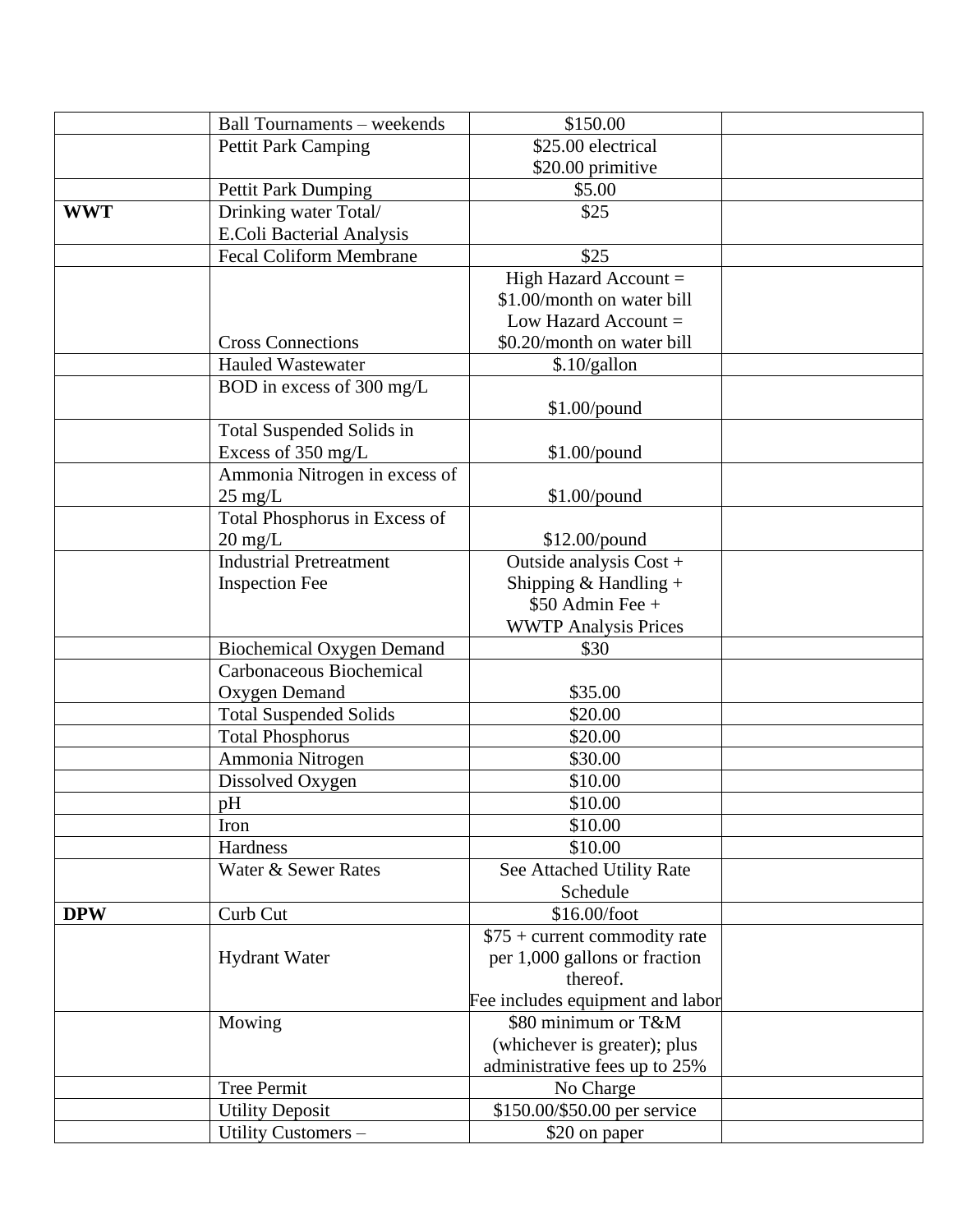|                     | Print-out                       | \$30 on labels                     |  |
|---------------------|---------------------------------|------------------------------------|--|
|                     |                                 | + postage if mailed                |  |
|                     |                                 | \$25.00 during regular working     |  |
|                     | Water Turn-on Fee               | hours                              |  |
|                     |                                 | \$50.00 during non-regular DPW     |  |
|                     | Water Turn-on Fee               | working hours (evenings,           |  |
|                     |                                 | holidays, weekends, etc.)          |  |
|                     | Water/Sewer Tap-In              | Time & Materials                   |  |
|                     | Water/Sewer Buy-In              | \$1,000 each                       |  |
| <b>Cherry Grove</b> | Burials & Disinterment's        | \$200.00 under age 1               |  |
| <b>Cemetery</b>     |                                 | \$400.00 over age 1                |  |
|                     |                                 | \$100.00 cremation                 |  |
|                     | Burials & Disinterment's        | \$75 additional for all burials    |  |
|                     |                                 | scheduled involving scheduled      |  |
|                     |                                 | overtime. Add \$150 for Saturday   |  |
|                     |                                 | Burials. Add \$400 for Sunday      |  |
|                     |                                 | Burials. No Holiday Burials.       |  |
|                     |                                 | \$300 taxpayer                     |  |
|                     | <b>Cemetery Lots</b>            | \$400 non-taxpayer                 |  |
|                     | (per grave space)               | <b>Cremation Plot:</b>             |  |
|                     |                                 | \$75 taxpayer                      |  |
|                     |                                 | \$100 non-taxpayer                 |  |
|                     | Niche                           | \$600 per niche                    |  |
|                     | (accommodates two cremains)     | \$100 open & close                 |  |
|                     |                                 | <b>Engraving-Actual Cost</b>       |  |
|                     | Foundations                     | \$.20/square inch                  |  |
|                     | Print-out of Cemetery           | \$30 for entire listing or \$2 per |  |
|                     | "residents"                     | page                               |  |
|                     |                                 | Current hourly equipment rate      |  |
| <b>St. Cecilia</b>  | <b>Grave Opening</b>            | plus labor                         |  |
| <b>POLICE</b>       | Copy - Audio or Video           | As allowed under FOIA              |  |
|                     | Tape/CD/Reports & UD10          |                                    |  |
|                     | Copy – lost bond receipt        | \$5.00                             |  |
|                     | <b>False Alarm fees</b>         | \$35.00 for $3^{rd}$ & subsequent  |  |
|                     |                                 | alarms                             |  |
|                     | Release vehicles                | \$25.00                            |  |
|                     | Reports -Supplemental           | \$1.00 each additional page        |  |
|                     | Handicapped Parking             | \$100.00                           |  |
|                     | Loading Zone Violation          | \$25.00                            |  |
| <b>Infractions</b>  | <b>Obstructing Traffic</b>      | \$25.00                            |  |
|                     | <b>Other Prohibited Parking</b> | \$25.00                            |  |
|                     | <b>Overtime Parking</b>         | \$15.00                            |  |
|                     | Parked $3$ am $-6$ am           | \$30.00                            |  |
|                     | Parked Within 15' of Fire       |                                    |  |
|                     | Hydrant                         | \$25.00                            |  |
|                     | Parking between Sidewalk &      |                                    |  |
|                     | Curb                            | \$15.00                            |  |